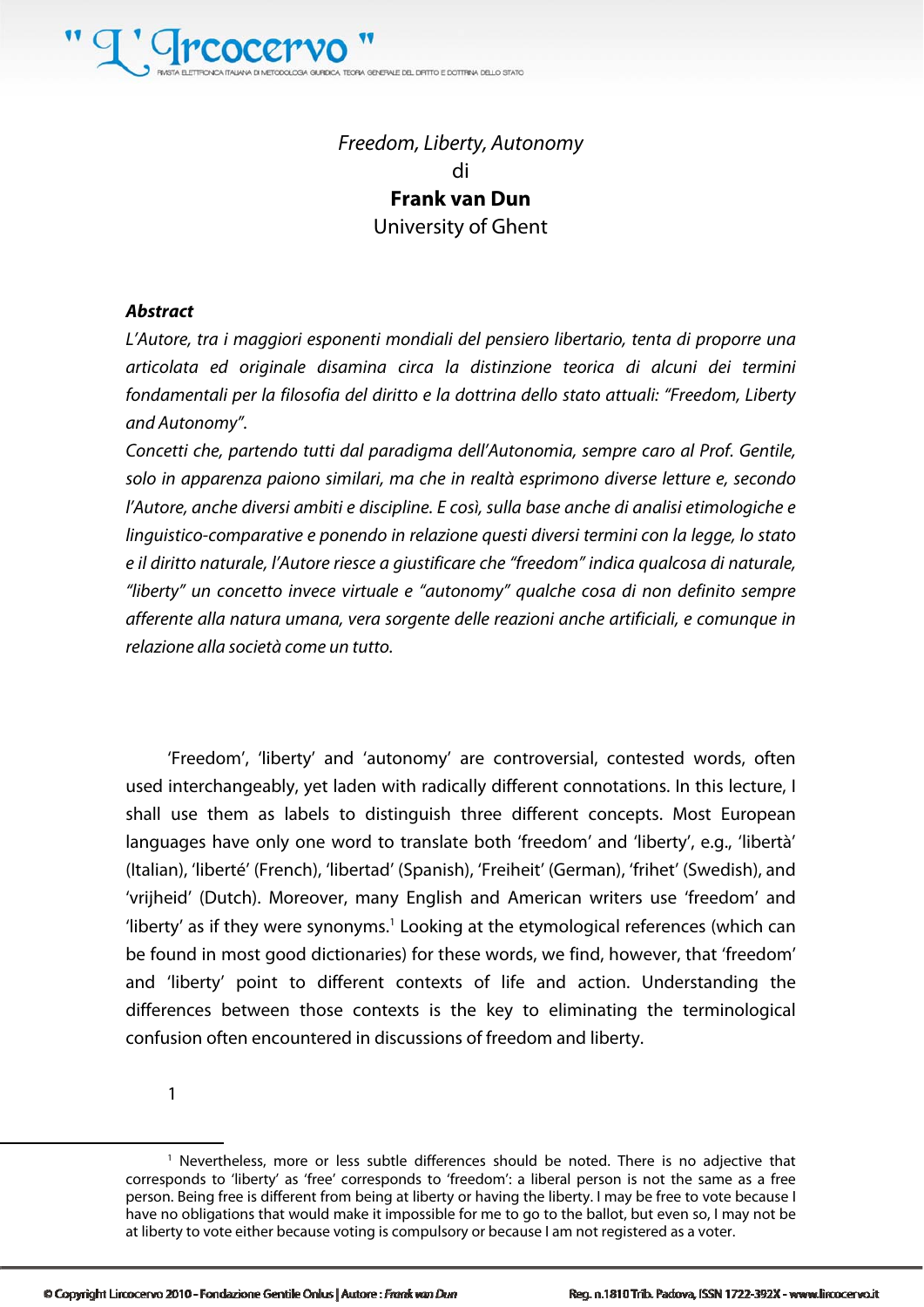### Crcocer

A GURDICA TECRA GENERALE DEL DRITTO E DOTTRINA DELLO STATO

My interest in this is that of a philosopher of law. However, the distinctions made in this lecture are relevant also for other disciplines concerned with cognition of the human world, most notably economics.

#### **Words**

#### **Freedom**

With slight variations, 'freedom' and 'free' occur in many Germanic languages.<sup>2</sup> The etymology of 'free' goes back to the old-Indian word 'priya', dear, loved. So do the etymologies of 'friend' (German 'Freund', Dutch 'vriend') and words meaning peace (German 'Frieden', Dutch 'vrede').<sup>3</sup> Significantly, 'priya' always implied a personal, even intimate relation of identity, kinship or friendship, or property — in short, a person's "own sphere of life".4

In the Romanic languages, 'priya' seems to have survived by means of the Latin forms 'privus' (exceptional, standing apart, own), 'privare' (to set free), 'privatus' (belonging to an individual person, not belonging to a public office or institution), and the like. Thus, we have expressions such as 'private property', 'private person', and 'private conversation'. Here the meaning is "closed, not accessible to others", "not burdened with externally imposed obligations, not subject to external interferences" - in particular, "not public", i.e., "not subject to regulation or interference by the state". In his private sphere, a person is free.

There is an obvious link with the most common meaning of the word 'free' in modern English: pure, without defect or contamination, unburdened. Thus, we say, e.g., that a tablecloth is free of stains, a salad free of traces of pesticide, a dog free of worms, a published paper free of bias, a car free of defects, a person free of debt or free of infection. Except in ironic or sarcastic speech, we do not say that something is free of good things, e.g., that a person is free of health, free of love, or free of freedom.

A word of caution is in order with respect to expressions such as "a bachelor is free of marital obligations", and "I am not free to go to the cinema tonight because I have other obligations". An obligation may certainly be a burden, but it is not an impurity or imperfection. A person's being free of obligations means primarily that he is free to undertake obligations. Although freely undertaken obligations are selfimposed restrictions, they are also an expression of one's freedom. Here we have the difference between having obligations (or being obligated) and being obliged.

2

<sup>&</sup>lt;sup>2</sup> E.g., German ('Freiheit', 'frei'), Dutch ('vrijheid', 'vrij') and Swedish ('frihet', 'fri').

<sup>&</sup>lt;sup>3</sup> The English 'peace' derives from the Latin 'pax' (cf. verbs pacisci, pacere, participle pactum), which identifies a condition of non-belligerence with particular methods of bringing it about: nonaggression agreement, treaty, subjection (e.g., "Caesar brought peace to Gallia"), effective deterrence (e.g., "The walls of our city ensure our peace"). Thus, according to this etymology, 'peace' does not denote a condition of friendliness, let alone love; it primarily denotes a cessation of hostilities and hostile threats. 4

<sup>&</sup>lt;sup>4</sup> In Dutch, the verb 'vrijen' (same stem as 'vrij', free) means to make love, to be engaged to marry.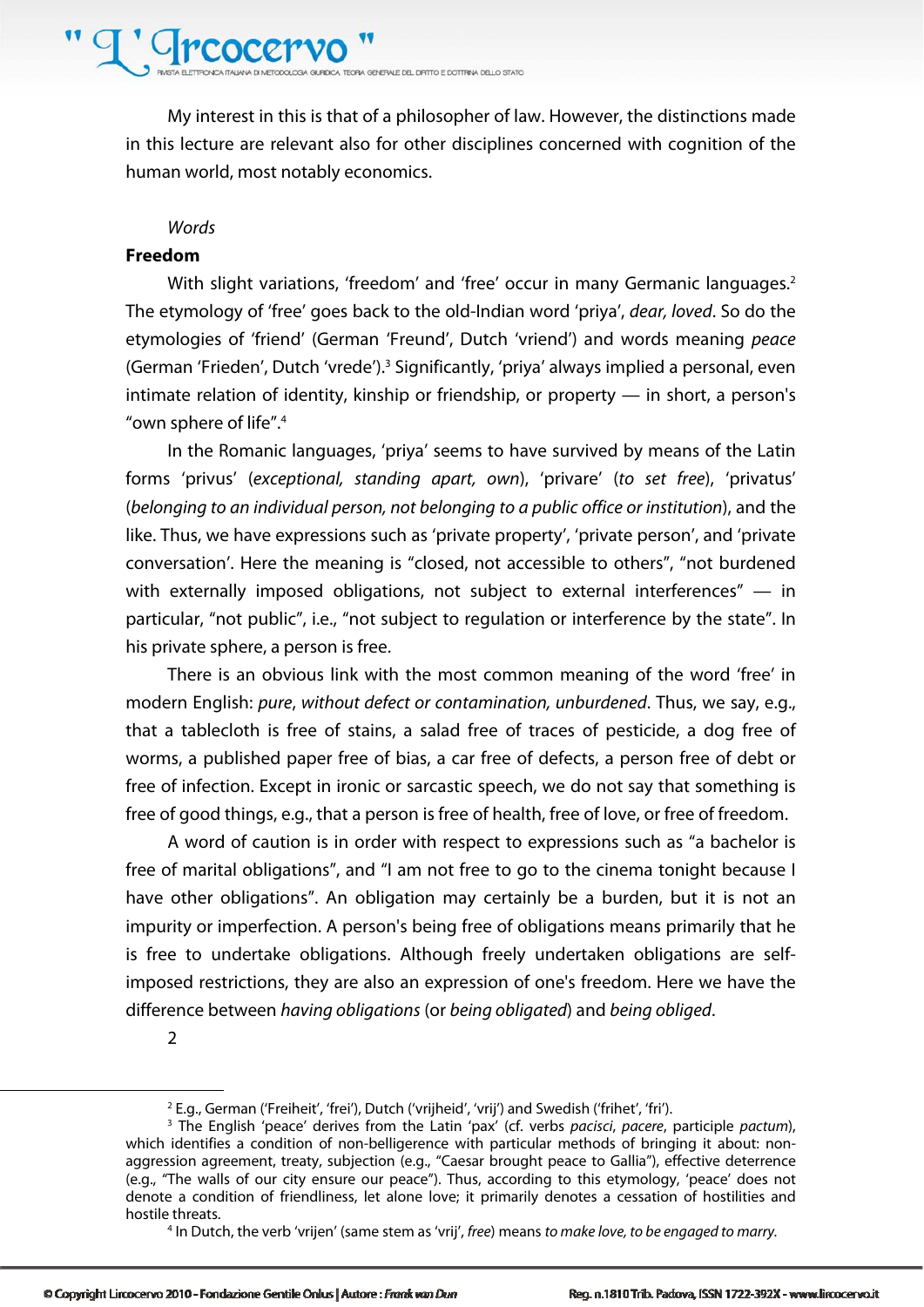## ' *C*rcocer

GLEDCA TECHA GENERALE DEL DEITO E DOTTENA DE LO STATO

Strictly speaking, one cannot be obligated by the actions of another; and one cannot be obliged by one's own actions. One's obligations always arise from one's own acts or decisions; but one is obliged by the actions of others. E.g., one is obliged by another's unilateral acts of kindness ("I am obliged by your hospitality") but also by another's acts of power, extortion, and the like ("I am obliged to pay taxes"). It would be a contradiction in terms to say that I am under an obligation to pay taxes, because a tax is, by definition, a burden imposed by others.

#### **Liberty**

The only readily available translation of the Germanic words 'freedom, 'Freiheit', etcetera, into French, Italian or Spanish is some form or other of the Latin 'libertas'. 'Libertas' literally means "the status of a descendant" (from the Latin, liber, liberi, children, descendants). The descendants eventually accede to the social position of their parents and predecessors, with full rights and obligations of membership in their particular group, tribe or society. Thus, 'libertas' refers not to the human person as such, but to membership and status in an organized group. The members of the group enjoy its 'libertas', while others, servants (slaves) and visitors do not. In former times, even the wives of members were often denied the status of libertas.

#### **Autonomy**

'Autonomy' is a composition' of two Greek words ('autos' and 'nomos'). The literal meaning is self-rule. Its antonym is 'heteronomy', living under the rule of another, or more generally, under a rule that is not of one's own making. Nowadays, 'autonomy' is used primarily to refer to collectives. Regions, peoples, communities, nations, etcetera, demand and occasionally achieve autonomy, their own rule-making, legislative authority and government. Often, and somewhat remarkably, these demands for autonomy stop short of independence. An autonomous region in a state is still part of that state and subject to its authority in a number of vital matters, e.g., foreign policy, military defence, monetary policy, social security, public health. The state is independent (sovereign), but the region is only autonomous (and therefore not sovereign). In other words, in common usage today, 'autonomy' suggests at best partial autonomy, not full autonomy.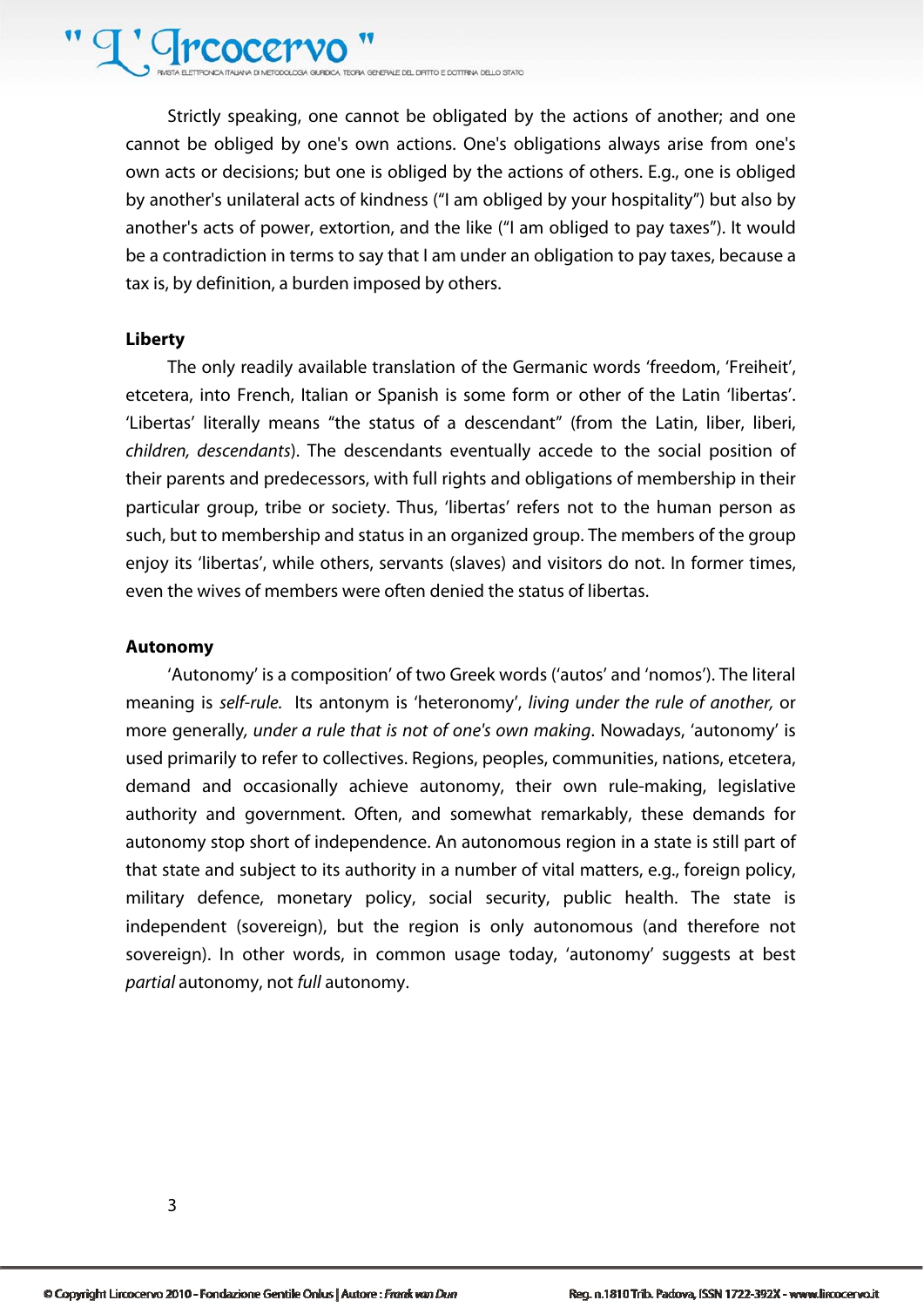#### Human beings, natural and other persons

Although we use expressions such as "free as a bird", "a free seat", "a free society", "an autonomous region", "the autonomy of the courts", and so on, we are primarily interested in our freedom, our liberty and our autonomy — the freedom, liberty and autonomy of human or natural persons. The proper subjects of studies such as law, economics, ethics, education, and the like are human persons and their interpersonal relations.

Natural persons are people like you and me, capable of things only human persons are capable of. Examples are asking and answering questions, including questions about why they believe something and how they know something; making, listening to and understanding arguments, promises, jokes and stories; drawing conclusions from hypothetical and counterfactual premises; considering the relevance of purported evidence; lying and pretending. Other examples are being sarcastic, appreciating irony, understanding things that have no physical or phenomenological existence (e.g., mathematical structures), claiming and waiving rights, taking on obligations, acting out of a sense of duty or love (caritas). and the like. These things are comprehended under the traditional definition of man as a rational animal, i.e., a biologically animal being capable of acting purposefully on rational considerations. In this context, 'rational' means involving the intellectual faculties, especially speech (Greek: logos; Latin: ratio).

'Rational' certainly does not mean infallibly correct or even reasonable. People are fallible; they can be unreasonable — but only because they are rational beings. It would be a category mistake to discuss the reasonableness or unreasonableness of non-rational things like dogs, trees, rocks, clouds or storms, even foetuses, babies or people afflicted with severe forms of dementia. It would also be category mistake to talk about the rights, duties or obligations of such things, or to assume that they can be judges, claimants or defendants in disputes, buyers or sellers in the market place, or teachers or pupils. If babies had no future as persons, if people suffering from senile dementia had no personal history, there would be no reason to treat them differently from any other non-rational object. If we were not rational beings, questions about our reasonableness or unreasonableness, our rights, duties and obligations, would not arise at all. Who would ask them?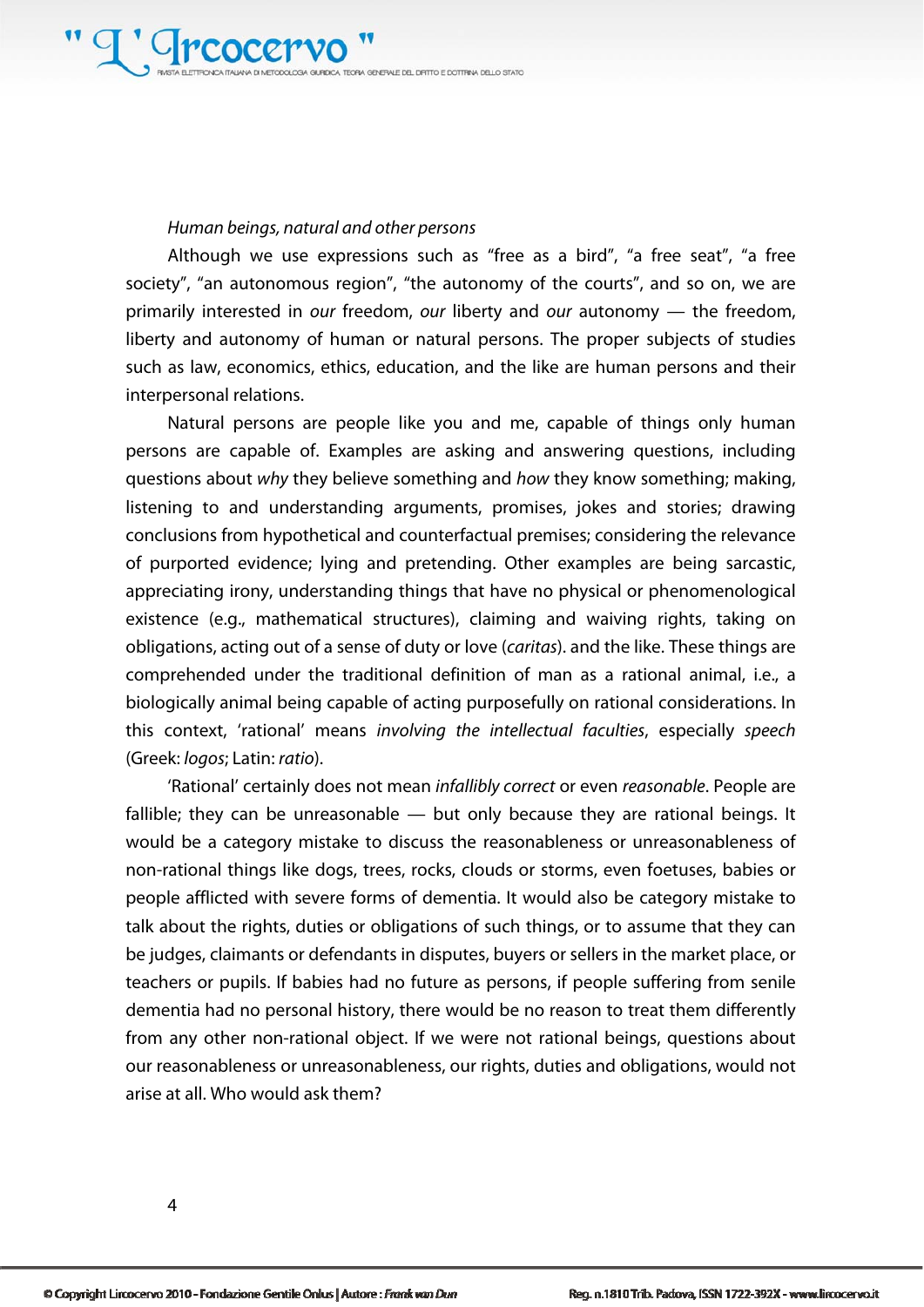'Creocer GURDICA TECRA GENERALE DEL DIRITTO E DOTTRINA DELLO STATO

The word 'person' is used with many meanings, and "rational human being" is only one of them. For example, we often talk about supernatural persons (e.g., God, the Devil) and artificial persons. Among the latter, there are fictional characters (Hamlet, Don Quixote, Mickey Mouse) and legal persons (political and other corporations, their subdivisions, and official positions within them, e.g., the State, a Province, a Member of Parliament, a Citizen). When we discuss the rights and duties of the Prime Minister of the Government, we talk about artificial persons, not about the natural persons who happen to be "Prime Minister" or members of the "Government" in question. The rights and duties of artificial persons such as the "Prime Minister" and the "Government", the "Chief Executive Officer" and the "Company", the "Chief of Staff" and the "Army", the "Pope" and the "Church", etcetera, cannot be natural or real rights or natural duties. They are necessarily artificial, conventional, nominal things, as they have to be determined with reference to the appropriate statutory or constitutional texts; they may differ significantly from one artificial person to another.

We should not conclude from these speech habits that there are three species of the single genus "person": natural, supernatural, artificial. While natural persons and supernatural persons exemplify the genus "person", sharing the attribute of *rationality* but differing with respect to the attribute of being an animal, so-called artificial persons are neither rational nor animal. They are, in fact, not persons at all but means or tools of human action. They are therefore to be distinguished from other tools not from other persons, whether natural or supernatural.

It stands to reason that we should pay close attention to these different notions of "person", if we want to have a sensible discussion of personal freedom, liberty or autonomy. This is particularly important given that it usually (but not always) takes human persons to act the part of an artificial person. Especially in legal, political and economic discourse, the human actor is often confused (sometimes deliberately) with the part he plays in some game or organisation. For example, it is now quite common<sup>5</sup> to talk about "the rights of citizens" as if they were "human rights" — a practice that makes it easy pretend that the legally (artificially) imposed burdens of citizenship are natural human obligations.

5

<sup>&</sup>lt;sup>5</sup> Cf. the Universal Declaration of Human Rights, adopted by the United Nations in Paris in 1948.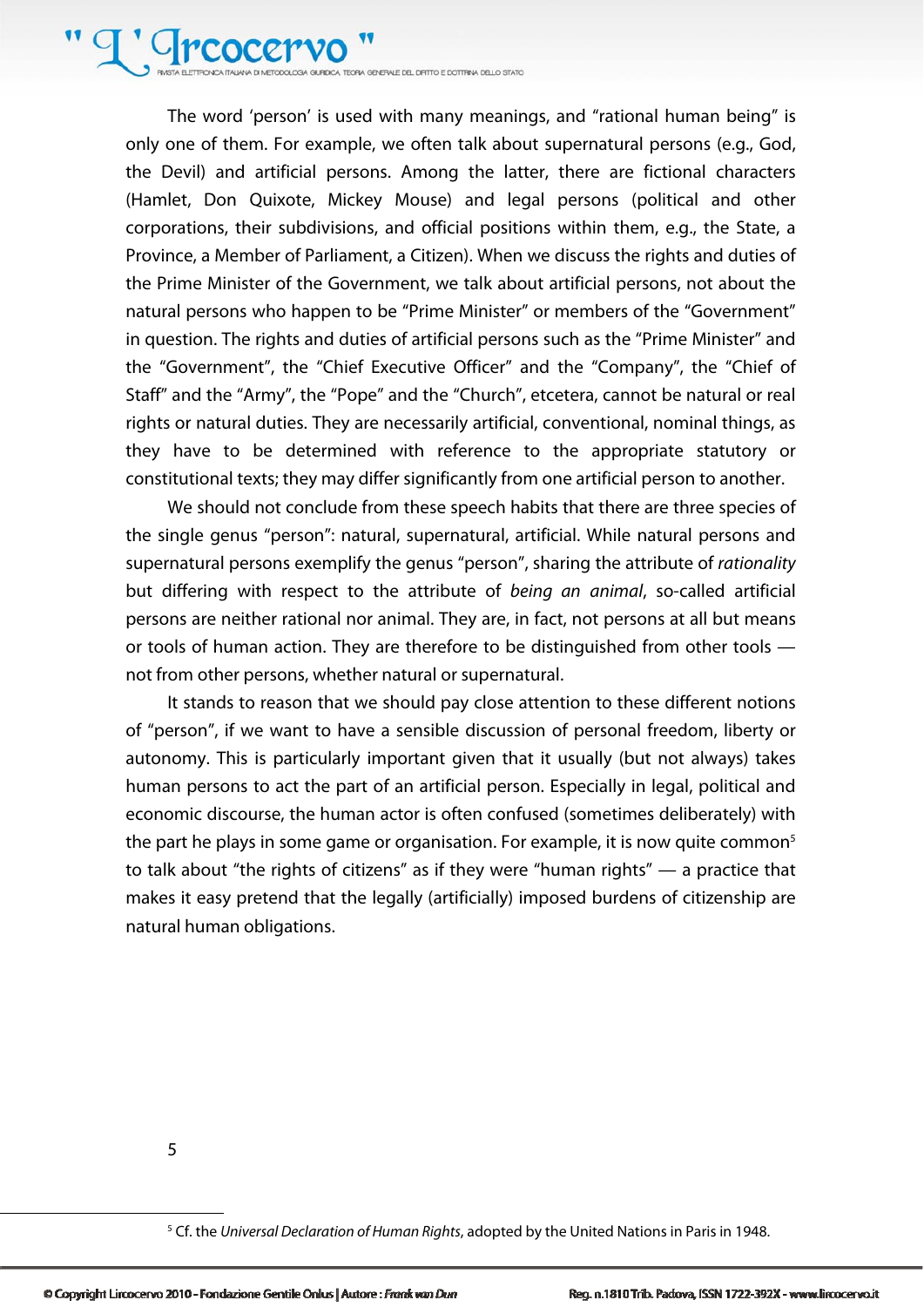#### Freedom and the natural person

As we have seen, 'free' refers to the pure, natural state or the proper condition of something. Thus, my freedom is, literally, my natural condition. In this sense, freedom, applied to persons, is properly called a natural right — indeed, the first, most fundamental natural right of a natural person.

To fully appreciate the relevance and the proper scope of this statement, we should take note of a distinction between two senses of the expression 'freedom of a person'.

#### **Real versus effective freedom**

There is a sense in which it is undeniable that human persons are free. This sense is usually identified as the doctrine of free will.<sup>6</sup> Anybody who denies that human persons are free (have free will) can easily be forced, by the logic of his denial, to admit one of two things:

1) Either he admits that he has free will and that he merely claims that other people do not have free will. This is obviously an arrogant and foolish claim.

2) Or he admits that his denial of free will applies also to himself. He then states that his denial of free will is not based on due consideration of the evidence and careful analysis of relevant arguments but is instead caused by something else apart from himself. Now, either that something else is rational or it is not.

a. If it is rational, then he is invoking a superhuman or, in any case, a nonhuman intelligence (say, a god or demon); and while denying free will to humans, he affirms it for non-human beings. He effectively says that although human beings have no free will, they are nevertheless creatures of free will.

b. If the cause of his denial of free will is not rational, then he implicitly denies that there is any logic to his denial of free will. It would be a merely physical or psychotic effect of chemical, electromagnetic or other physical forces and events affecting his body or brain. It would be like a sneeze or a groan of pain — in which case, there would be no point in questioning or criticizing it, or in taking it as a manifestation of his or any other intellect. In fact, he would not be saying anything at all. It would be mere inexplicable coincidence that the sounds he makes resemble a meaningful statement.

6

<sup>&</sup>lt;sup>6</sup> Unfortunately, not all human beings are human persons; not all human beings have free will. Some are incapable of functioning as persons because of some genetic defect, an accident, a medical intervention that went wrong, or a wilfully damaging act (torture, poisoning, exposure to radiation, and the like) that destroyed all or most of their natural endowment of rational faculties.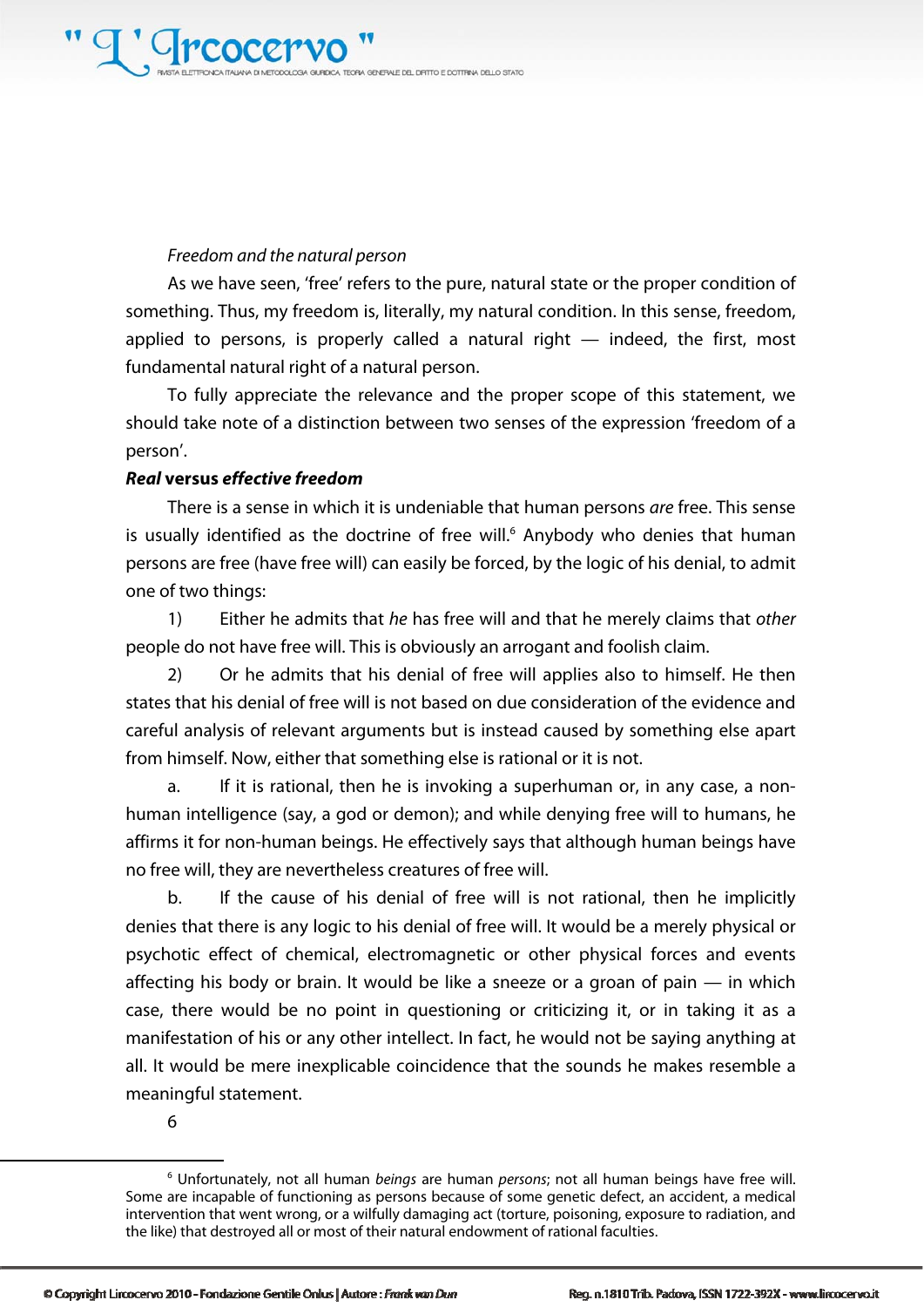### T' Greocery

**CLOGIA GIURDICA TEORIA GENERALE DEL DIRITTO E DOTTRINA DELLO STATO** 

Thus, the only denial of free will that makes sense amounts to the claim that we humans are merely puppets manipulated or "possessed" by one or other god or demon. That claim is common in animistic, pagan, magical worldviews, but not in religious worldviews per se. For example, free will is an essential human characteristic in the Biblical religions of Jews and Christians.<sup>7</sup> Indeed, one may be forgiven for suspecting that that is an important — perhaps the only — reason for the eagerness with which some intellectuals wish to deny free will.

That human persons are undeniably free means that they are undeniably capable of acting on their reasons. It does not mean that everything they do is a free act. Sneezing, blushing, stumbling, throwing up, blinking, writhing in pain and the like are not free acts — even though pretending or simulating doing any of such things is a free act.<sup>8</sup> Moreover, circumstances may severely restrict your freedom of action, e.g., when your foot is stuck between the roots of a tree, or when somebody else chains you to a wall. Having free will does not necessarily mean being able to act according to your will.<sup>9</sup>

Your freedom that is defined by your having free will, I call your "real freedom". It cannot be taken away from you without destroying you as a person. You would have to be killed, or your brain would have to be damaged accidentally, surgically or by the administration of drugs, so that you would be incapable of functioning as a person.

7

l

 Although the word 'psychology' literally means the study of the psyche (soul, mind), in particular of the phenomena of self-consciousness, some people re-define psychology as "the study of behaviour" (e.g., Hans Crombag, Integendeel—Over psychologie en recht, misdaad en straf; Amsterdam: Uitgeverij Contact, 2010, p.25). Objectionable as it is in itself, this re-definition moreover obliterates the distinction between purposeful human action and behaviour (something that can be observed not only regarding humans and higher animals but also regarding lower organisms and even dead matter, e.g., the behaviour of cells, of comets). However, the reality of the distinction between human behaviour and human action—or, as the Scholastics put it, between actiones hominium and actiones humanae—is affirmed by even the most radical behaviourist "psychologists" when they painstakingly set up, explain, justify or criticise the experiments they perform in their laboratories. They study their own and their colleagues' methods and interpretations — not their "behaviours".

 $\frac{1}{9}$  One of Schopenhauer's aphorisms is, "You can do what you want, but you cannot want what you want." As criticism of the free-will doctrine, it fails because it is merely a play on the ambiguity of the verb ' to want', which can mean either to feel desire or to will. As a person, you most certainly can often do what you will, and you can will or not will what you want.

<sup>&</sup>lt;sup>7</sup> Already in the first book of the Bible, Genesis, the point is made that the defining characteristic of man is his ability to question and disobey the authority of God. Man is, in an admittedly imperfect way "like God", a rational, thinking, questioning person. Moreover, as soon as this characteristic manifested itself, it became imperative for God to redefine his relationship to man: he expelled him from his house, thereby releasing him from his subjection to God's direct rule, and gave him the world, on the understanding that both sides would honour the other's rights to his domain. Thus, the Biblical religion is a religion of covenants or mutual respect between two parties, equal under the law yet definitely unequal with respect to the degree of perfection of their personal qualities. This model of interpersonal relations is of the greatest significance for the Western ideas of law and justice. Short of manifest incapacity to function as a person, one human being's superiority or inferiority relative to another's skills, talents or social position makes no difference in law - even if it makes a huge moral, social or economic difference. That is why the Biblical religion of the Jews and Christians is called a religion of the Law. It is a law that pertains essentially to human persons, yet is not made by any human person. It is a logical consequence the coexistence of self-consciously rational persons. 8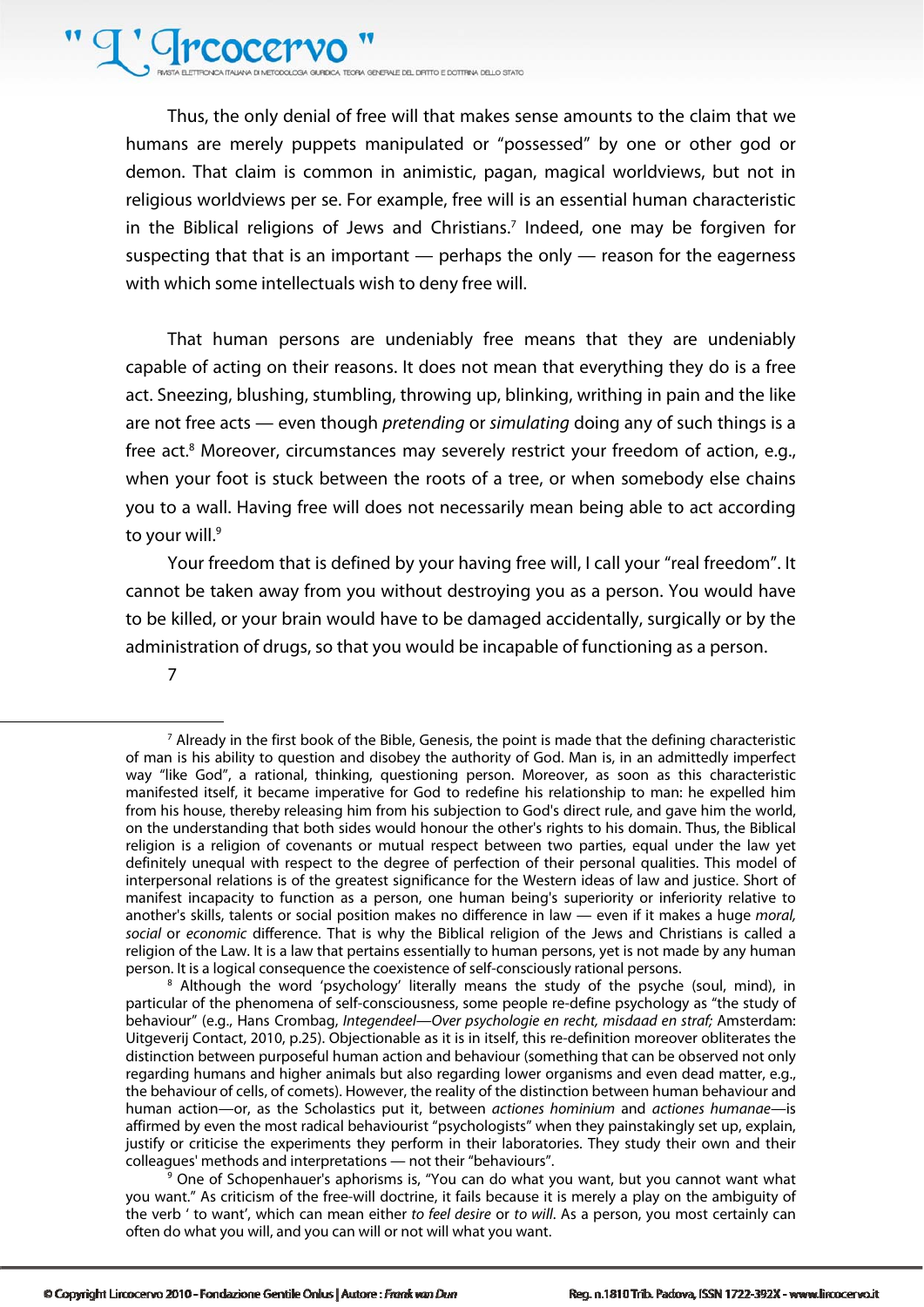**DICA TECRIA GENERALE DEL DRITTO E DOTTRINA DELLO STATO** 

However, your ability or opportunity to exercise your real freedom can be restricted even without interference with the freedom of your will. Your abilities and opportunities to exercise your free will, I call your "effective freedom" or "freedom of action". Discussions about freedom among lawyers, economists, and moral philosophers are far more likely to be about effective freedom than real freedom. However, a person's real freedom is the presupposition of all talk about his effective freedom. Attempts to build up sciences of human actions and interactions that neglect this real freedom of human persons are therefore inherently defective. For one thing, science itself would be unthinkable if the actions involved in "doing science" were not based on and subject to competent logical, rational judgments but were instead involuntary responses to physical stimuli. What would be the point of criticising, correcting or refuting an involuntary response?

#### **Freedom and the natural law of persons**

Note that one person's real freedom does not interfere with another's. The reason is simple: any one person is different, distinct and separate from any other. Thus, the rights one person derives from his freedom do not diminish the rights another derives from her freedom. This follows from the fact that natural or human persons are natural things, well defined by objective, natural boundaries and relations of identity. For example, it is possible, always in principle and nearly always in practice, to determine whether this is my body or yours, whether these are my words or deeds and not somebody else's, whether this is my or another person's land (or maybe nobody's land), and so on.

Another way of putting this is to say that natural persons constitute a natural order of things. When and where interpersonal differences, distinctions and separations are respected, human affairs are in order; otherwise, there is disorder. When disorder is caused by personal actions, we commonly speak of injustice. Thus, destroying a person, treating a person as a non-person; praising or blaming, rewarding or punishing one person for what another has said or done; taking what belongs to another, and the like — these acts do violence to a person's integrity and are all universally acknowledged to be acts against justice. This association of the ideas of a natural order of persons, on the one hand, and justice, on the other hand, is not merely contingent. It is in fact a matter of logic. Let us see why this is so.

The natural order of persons is traditionally known as the natural law  $$ specifically, the natural law of conviviality.<sup>10</sup>

8

<sup>&</sup>lt;sup>10</sup> Cf. Latin 'convivere', literally to live together.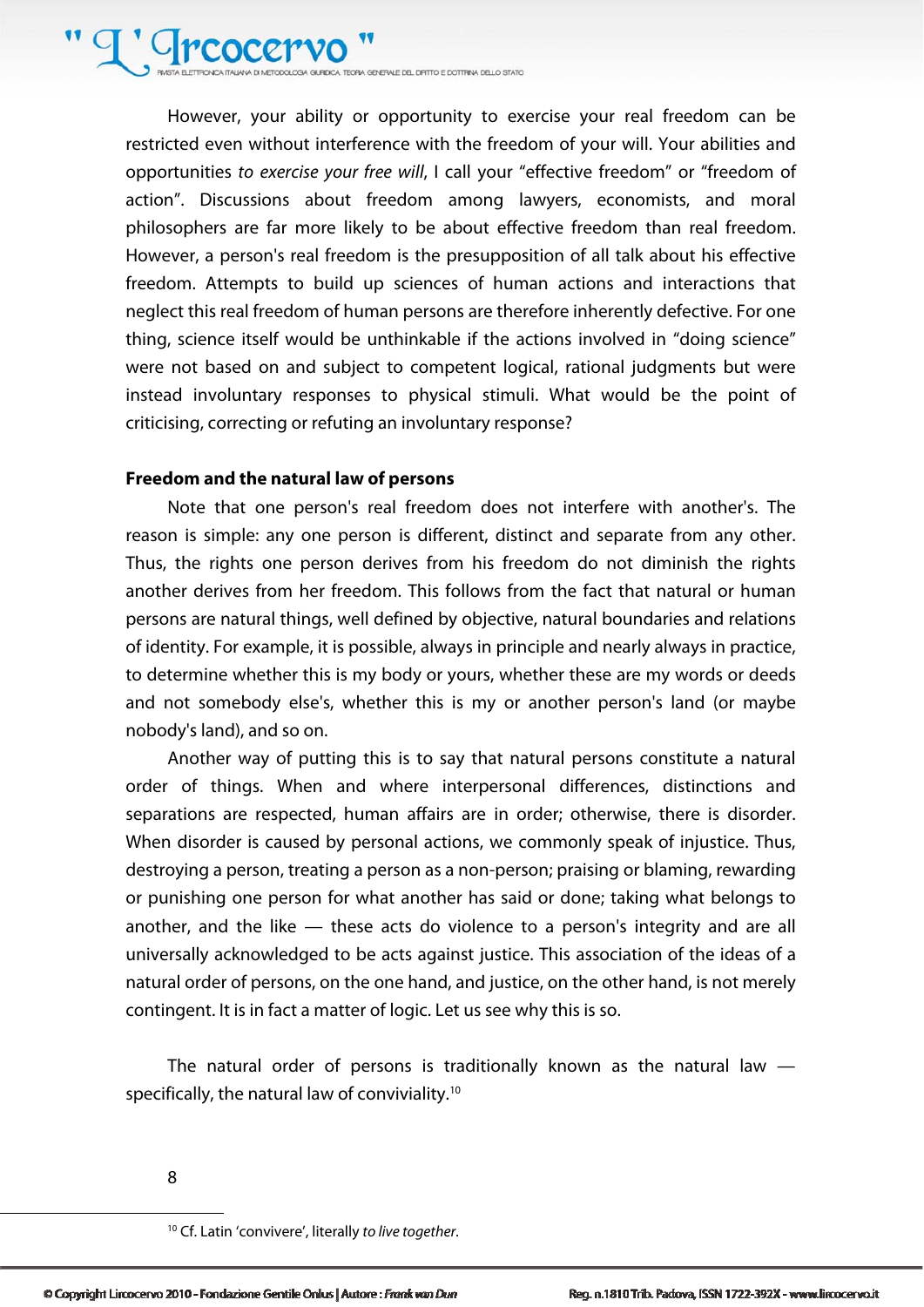<sup>'</sup>Grcocer **DICA TEORA GENERALE DEL DEITO E DOTTRINA DELLO STATO** 

It is called 'law' because human persons undeniably ought to respect each other as persons. A full explanation of why this is undeniable lies outside the scope of this lecture.<sup>11</sup> The explanation relies on the peculiar logic of self-referential arguments, which in some cases allows one to conclude aprioristically that a proposition that might be true if were not proposed cannot be true once it is proposed — consider, for example, the logical status of "All Cretans lie all the time", if it were made by a Cretan. Denying the requirement of mutual respect for persons as persons amounts to placing oneself outside the order of human persons, thereby waiving any claims to have one's rights respected by others. In short, such a denial is like saying, "I shall treat you as a mute animal; you may treat me likewise." Now, it is certainly possible to say such a thing, but it is impossible to prove argumentatively that it is right, let alone that it is a position every person ought to endorse. Now, a statement that no person can logically deny to be right no person ought to deny. Among persons, it is an unassailable truth. Its truth is not diminished by the fact  $-$  and unfortunately, it is a fact  $-$  that many people ignore it. For the mark of a truth is not that everybody believes it but, precisely, that everybody ought to believe it on the strength of the arguments and the evidence adduced in support of it.

The binding character of the natural law, i.e., the respectability of the natural order of persons, is therefore argumentatively provable. Or, as the ancient authors put it, it is a matter of "right reason". It is sometimes alleged that arguments for natural law involve the "naturalistic fallacy" of deriving ought from is, or value from fact. That allegation is false, because in this case, the fact from which the argument starts is  $us$ in other words, it is a self-referential argument about beings who are capable of arguing. Now, argumentation implies the validity of normative propositions (e.g., respect for truth and facts, respect for the laws of logic, also respect for the opponent as another person). Moreover, it implies the acceptance of the validity of those propositions by the arguers: you simply cannot argue with someone who cannot or will not distinguish between truth and falsity, sound and fallacious reasoning, another human being and a monkey. Binding norms are prerequisites of every argument. In the case of the argument for natural law, the conditions of argumentation are part of the facts that the argument is about. Hence, there is no "naturalistic fallacy".

Because the natural law is an order of persons who share the same nature as rational beings, hence have the peculiar capacity called "free will", it is a relation of freedom among likes — a relation among free and equal persons. Indeed, for a long time, the commitment to freedom among equals was regarded as the cardinal virtue of the practice of law.

9

<sup>&</sup>lt;sup>11</sup> See my "Argumentation Ethics and the Philosophy of Freedom," Libertarian Papers 1, 19 (2009).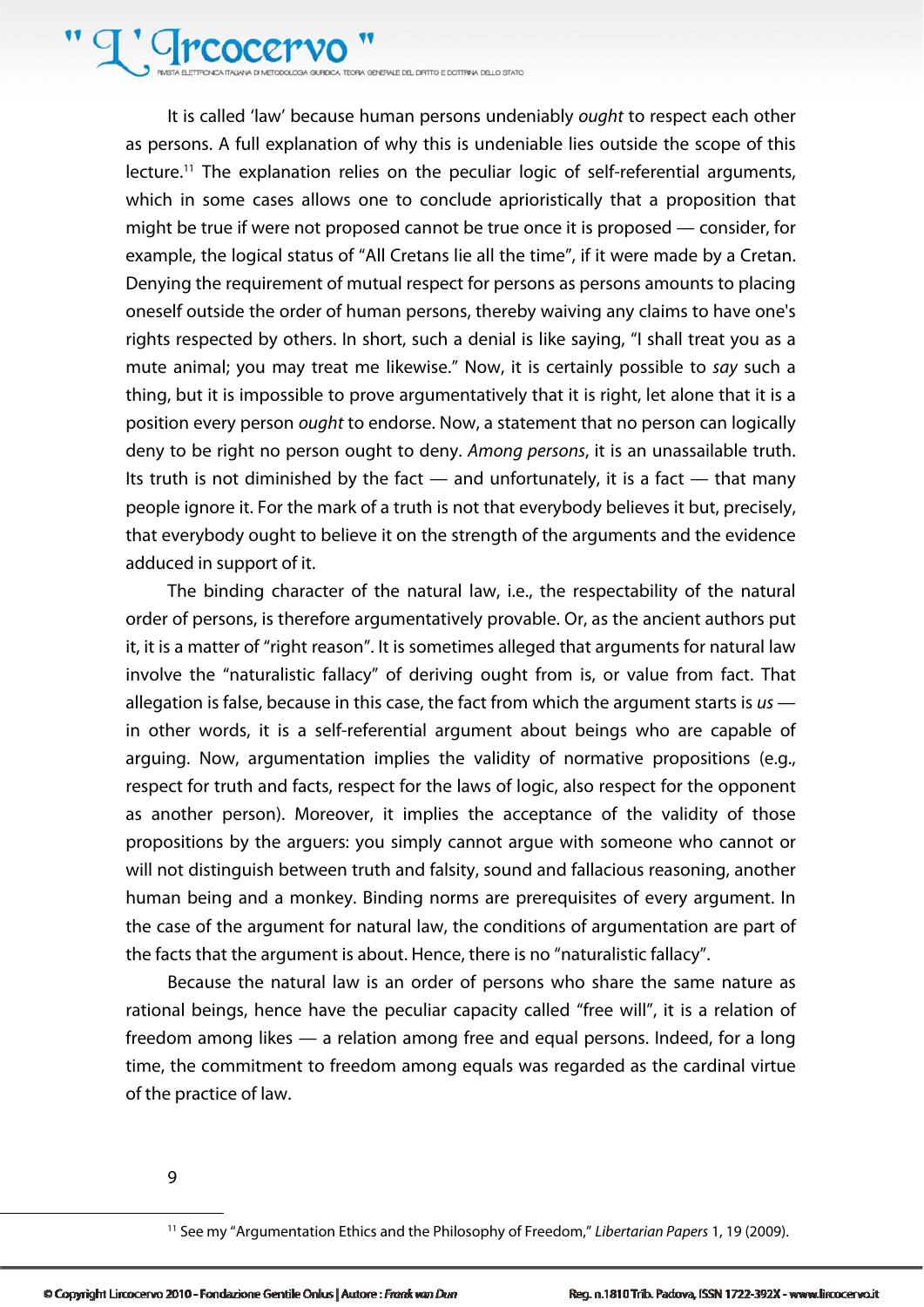## <sup>'</sup>Crcocer

**DICA TEORA GENERALE DEL DEITO E DOTTRINA DELLO STATO** 

The practical, operative principle of natural-law justice (or jurisprudence) was the requirement that this relation be maintained and, if necessary, restored to the fullest extent possible. That is why, "law" could be considered a genuine science: both its theoretical and practical principles were objectively verifiable.

#### **Natural law and legal positivism**

The natural law poses a challenge to all non-voluntary hierarchical arrangements, in particular political societies. Political writers have always tended to downplay, even dismiss, appeals to the natural law, because they felt such appeals might undermine socially established authority and therefore the efficiency and cohesion of social organisations. They were not interested in questions of law (compliance with right reason) but in questions of *legality* (compliance with the rules promulgated or accepted and enforced by social or political authorities). Accordingly, they focussed on the study of the particular artefacts that we now call 'legal systems'. So-called customary law is the ancient form of this refusal to deal with persons (and things generally) according to their objective or true nature. It substitutes customary or traditional beliefs and opinions for objective facts — custom trumps nature. In modern times, doctrines of so-called legal positivism derive their concepts of legality ("positive law") from influential yet thoroughly subjective opinions, beliefs and practices in a particular place at a particular moment, to the extent that these inform the actions of people "in authority". Thus, under the influence of political and legalpositivistic doctrines, the word 'law' came to refer to the organisation of positions, functions and roles in particular societies — in a word, their legal systems. The essentially political category of official command (lex) displaced the natural category of the bond of speech (ius) as the integrative concept of thinking about order in human affairs.<sup>12</sup>

The most significant implication of this change of focus was the demotion of the human person to an accidental feature of the law (or rather, one or other legal system). In the perspective of legal positivism, human persons are relevant only to the extent that they occupy a position or perform a role or function in a legal system. They have no rights or obligations themselves; strictly speaking, only their positions, roles or functions — i.e., only artificial persons legally defined by the state — are subjects of rights and obligations. Philosphically, this is a nonsensical notion, for there can be no artificial persons unless there are natural persons — legal systems are human artefacts, human persons are not legal artefacts.

10

 $\overline{a}$ 

O Copyright Lircocervo 2010 - Fondazione Gentile Onlus | Autore : Frank van Dun

<sup>&</sup>lt;sup>12</sup> 'Lex' is related to 'legere', to pick or choose; 'ius' to 'iurare', to speak solemnly, i.e., with commitment to what one says.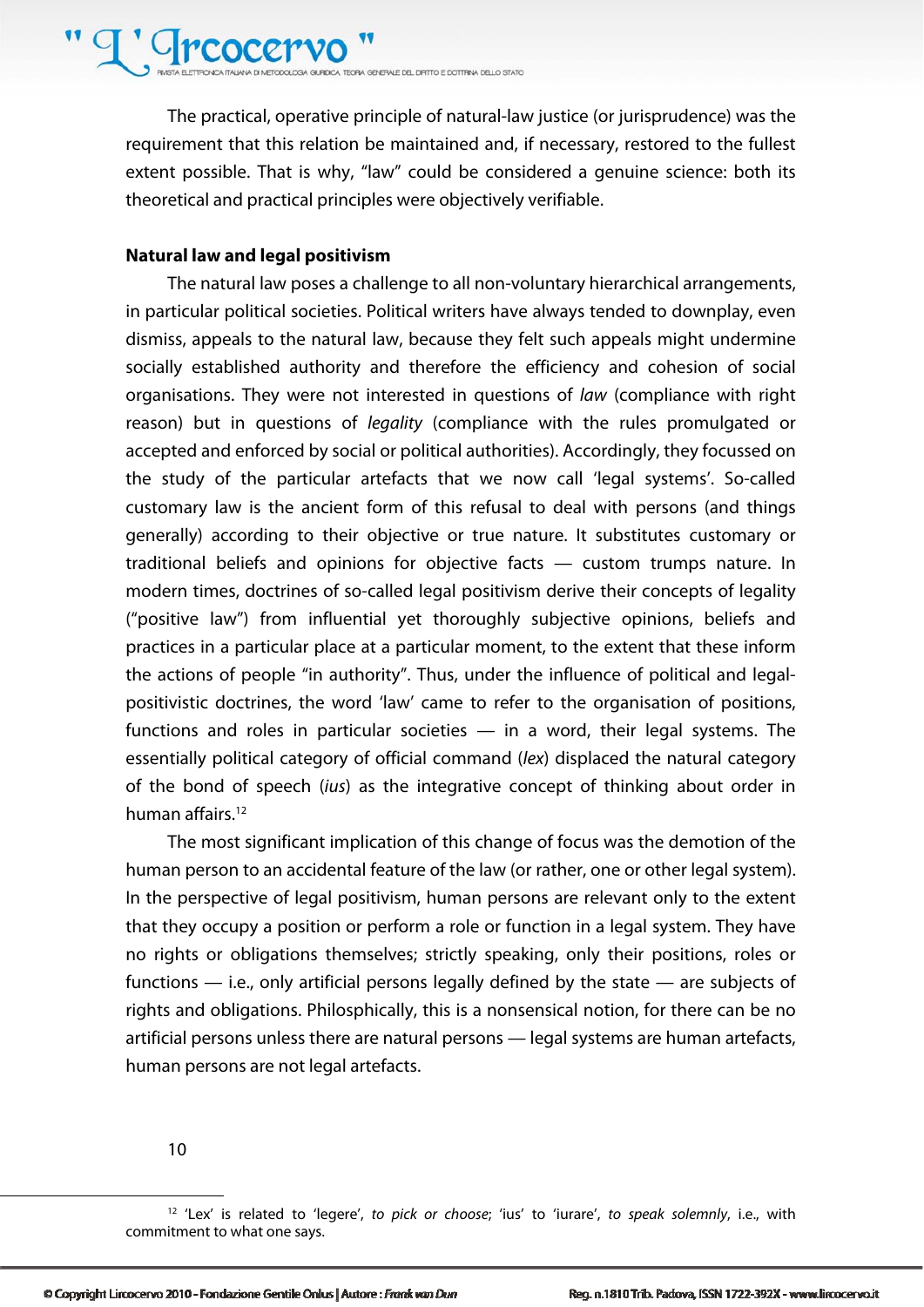### <sup>T</sup>' Greocer

GURDICA TECRA GRAFRAJE DEL DRITTO E DOTTRINA DELLO STATO

Hence, legal positivism, which asserts that there is no law outside legal systems, cannot account for the differences between "law" and

"arbitrary rule".13 Indeed, unless there is a law of natural persons, legal systems are exactly like the rules of any game, which have no connection to concepts of law, justice or personal obligation.

This brings us to the concept of liberty.

#### Liberty and the artificial person

Whereas the concept of freedom is central to natural-law jurisprudence (solving interpersonal conflicts within the natural order of persons), "liberty" is intimately related to problems of social organisation. Nowadays, it is almost exclusively denotes full membership in a political society (a state). As such, it is closely related to, if not identical with, citizenship. For some time, when the nation-state was the dominant political model in Europe, it may have seemed that liberty was an inclusive concept: everybody in the state was considered a citizen entitled to the liberty of the legal system of that state. In recent decades, however, mass-immigration has challenged this presumption. Even earlier, the presumption was challenged by the demands of ethnic minorities who had ended up on the wrong side of some national border or other in the long and arbitrary process of state formation in European history. Moreover, when the natural law boundary between law and authoritatively imposed legislation broke down, the Enlightenment idea of equal liberty for all citizens gave way to the present mishmash of complicated regulations, differentiated according to age, sex, education, income, profession, and so on. All of these interlock in various ways and make it nearly impossible for any person to determine the details of his legal status (hence his "liberty") without the help of experts to guide him through the jungle of ever-more complex, ever-changing rules and regulations. Obviously, however, none of these legislated regulations change the nature of natural persons. They leave the real freedom of natural persons intact but provide legal pretexts for impeding and restricting their effective freedom by authoritarian acts.

Citizenship is usually accorded to natural persons, but that is certainly not a logically necessary requirement. The Citizen is, in fact, an artificial person in the state in the same way that the King, Queen, Knights, Bishops, Rooks and Pawns are artificial persons in the game of chess. The rules of chess define what these artificial persons can or cannot do, regardless of whether the game is played by human chess players or by computers. It is the same with legal systems. It is said that the Roman emperor Caligula wanted to make his horse a Consul of Rome.

11

<sup>&</sup>lt;sup>13</sup> In Western states, much of so-called "private law" is still sound from the perspective of natural law. However, legal positivists do not call private law "valid" because it is sound but because it has been adopted (and adapted) by the legal authorities of the state.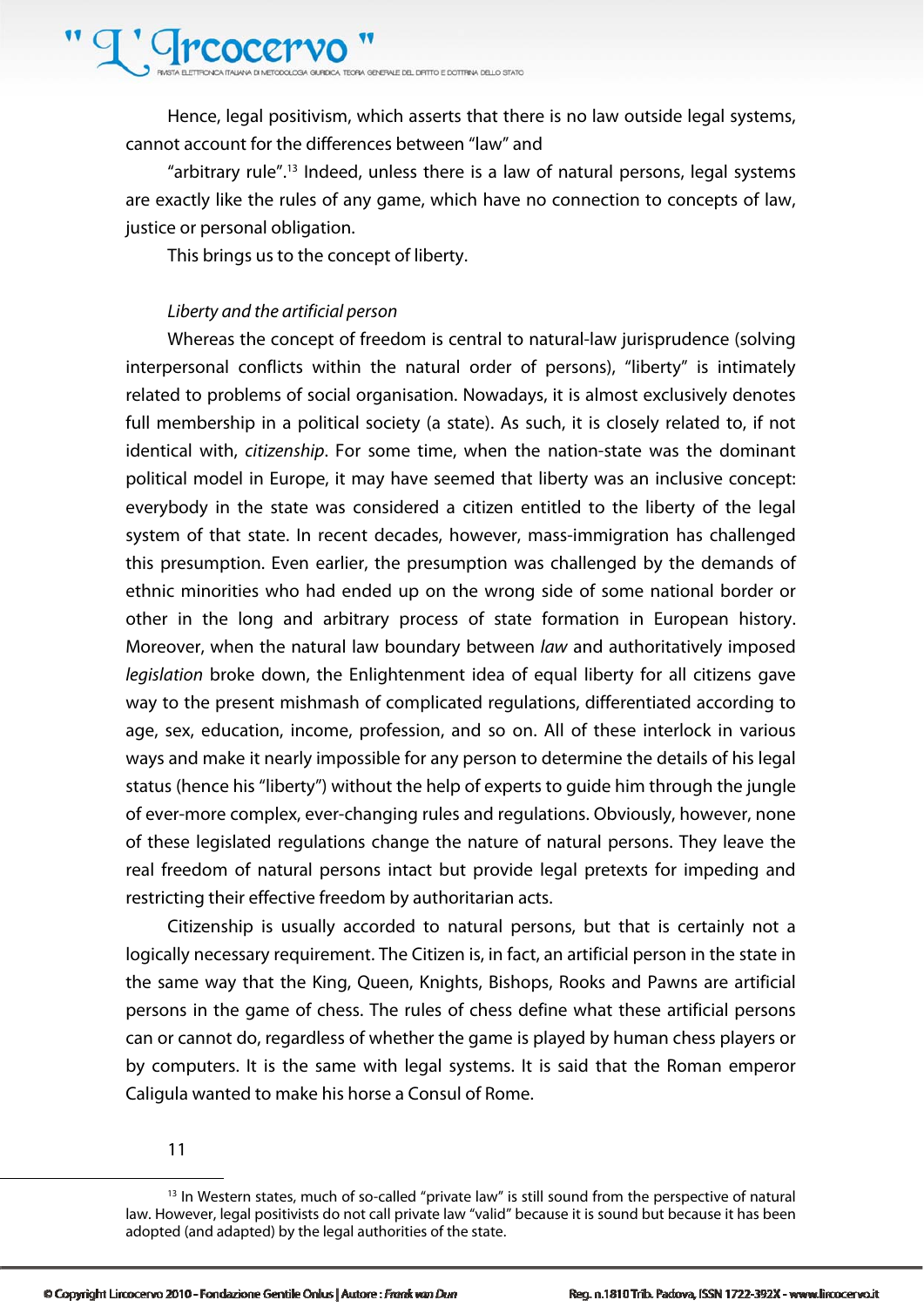<sup>T</sup>' Greocer A GURDICA TEORA GENERALE DEL DIRITTO E DOTTRINA DELLO STATO

From the natural-law perspective, it would be absurd to consider a horse the equal (let alone the superior) of a human person. From the perspective of legal positivism, there is no absurdity at all: the rights and duties of a Consul remain the same no matter who or what occupies the position. The modern equivalent is the emerging practice of according legal standing to automatic processes — for example, speed cameras linked to computerized systems for the administration and collection of fines; also computerized tax-withholding, and so on. We are close to a situation in which the state can require automobile manufacturers to install electronic devices into cars that enable the authorities to regulate the speed of vehicles, even to prevent them from starting, by remote control. There is, of course, also the possibility that these systems will be "hacked" and put to "illegal use". From the perspective of legal positivism, people are simply resources that can be regulated and managed any which way, according to the policy needs of the day.

Demands for liberty reflect the ambiguities of the notion of equal liberty for all. For example, the political philosophies of classical liberalism and libertarianism insist that liberty (a legal status) be defined to interfere the least with, and to provide the most institutional support for, the freedom of natural persons.<sup>14</sup> Here, liberty is the means and freedom the goal of political action. This was still the position adopted by the French National Assembly when it promulgated the Declaration of the Rights of Man and Citizen in 1789.<sup>15</sup> In contrast, for minorities, the demand for liberty is usually the demand for equal treatment, not for personal freedom. However, when the minority is concentrated in a particular region, its demand for liberty is more likely a demand for political autonomy or even independence for the region, not for equal treatment or freedom of natural persons.

Because of its political and legalistic overtones, "liberty" is a relative concept. Unlike your freedom, you cannot take your liberty with you across the border: the liberty of an Italian in Italy is not the liberty of an Italian in Austria. Unlike freedom, which is a natural, personal property regardless of time or place, liberty is a property of a collective, a tribe, a community, a society or a state at a particular time in its history. Hence, the liberty of an Italian in Italy is not the liberty of an Austrian in Austria; and the liberty of an Italian today is not the liberty of an Italian, say, in the eighteennineties. The liberty of a citizen of the former Soviet Union did not leave much space for a person to live his natural freedom.

12

<sup>&</sup>lt;sup>14</sup> In contrast, the political philosophies of socialism in all its varieties insist that the freedom of individual persons be curtailed as much as is necessary to make society efficient in pursuing its goals (whatever they may be).<br><sup>15</sup> Article 2: "The goal of every political association is the conservation of the natural and

inalienable rights of man. These rights are freedom, property, security of person, and resistance to oppression." (My translation)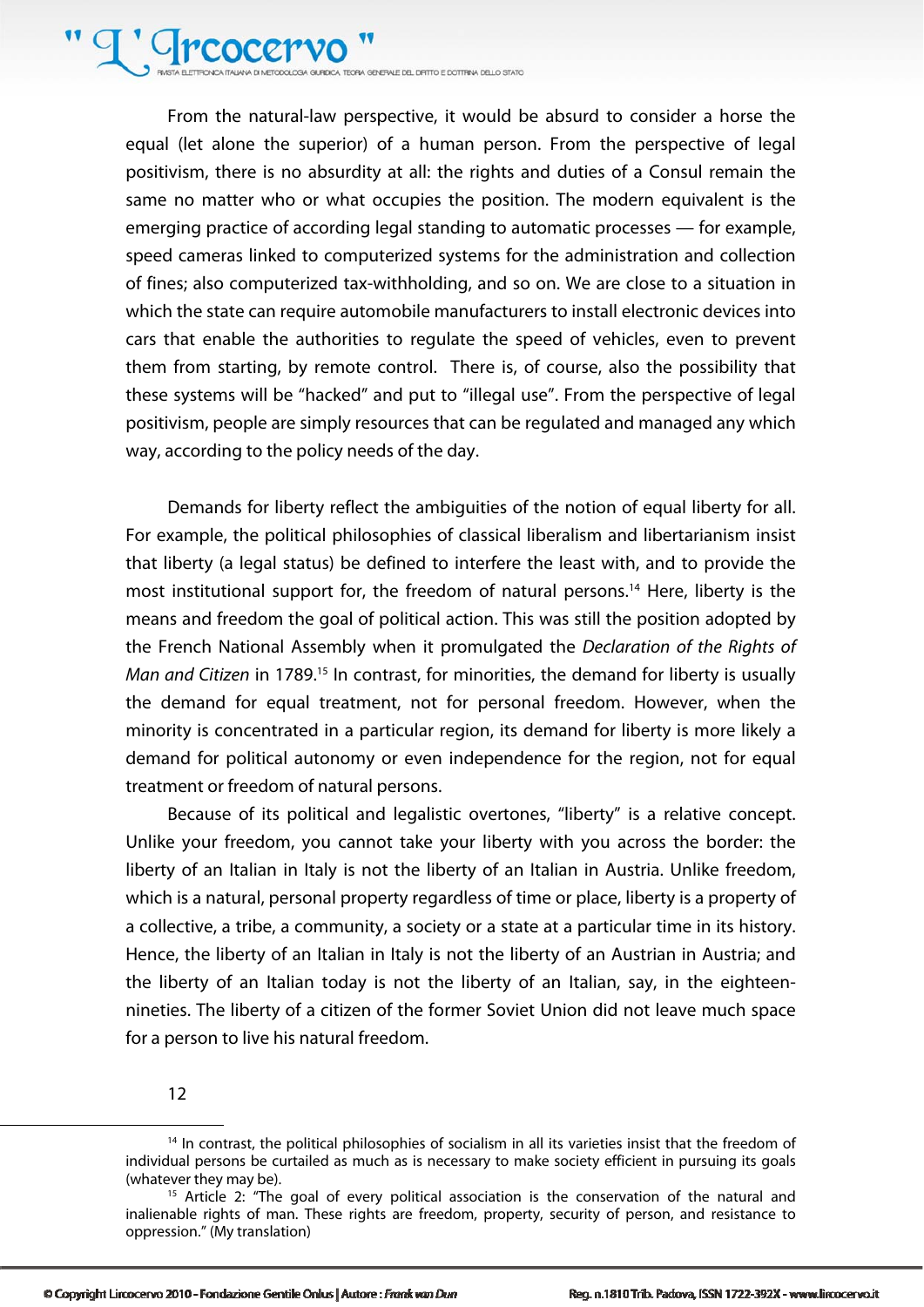### <sup>T</sup>' Greocery

A GURDICA TEORIA GRAFRAJE DEL DIRITTO E DOTTRINA DELLO STATO

To varying degrees, the same is true of the citizens of North Korea, the European nation-states or the European Union itself. All of them have rights and obligations decreed for them, and imposed and enforced on them, by social, political and bureaucratic "authorities", regardless of their own nature as human persons, regardless of their values, preferences, plans, opinions, or knowledge. Unlike your freedom, your liberty is defined by rules specified by the opinions of others (especially, the past and current rulers of the state in which you happen to live). Thus, perhaps paradoxically, where human persons are concerned, "liberty" more often rhymes with "heteronomy" than with either "autonomy" or "freedom".

So let us turn our attention to "autonomy".

#### Autonomy and the non-individual person.

The French eighteenth-century philosopher Jean-Jacques Rousseau was acutely aware of the connection between the liberty of citizens and heteronomy. The opening paragraph of the first chapter of his famous On The Social Contract identifies the problem:

MAN is born free;<sup>16</sup> and everywhere he is in chains. One thinks himself the master of others, and yet remains a greater slave than they. How did this change come about? I do not know. What can make it legitimate? That question I think I can answer.

The "masters" and "slaves" of which Rousseau spoke are eminently legal positions. Their legal status is defined by, hence relative to, a particular society; it is legally valid only within the confines of that society. In that sense, both masters and slaves are creatures of a rule that is imposed on them. So apparently, being in political society excludes the possibility of freedom. That is the problem.

There is, of course, a solution to this problem that is, as H.L. Mencken put it, clear, simple and wrong. Such a solution is the theory of the social contract, which assumes that the problem is solved if only membership in a political society were voluntary. Rousseau realised that reliance on contract would not do. Although freely assuming obligations is generally an exercise of freedom, only a madman would consent to obligations that imply the total and irrevocable loss of his effective freedom — and as Rousseau remarked, madness creates no right. Consequently, contracts can only have force in law<sup>17</sup> if they are compatible with the parties to it being and remaining free.

13

<sup>&</sup>lt;sup>16</sup> Note that it would be wrong to translate the French "L'homme est né libre" as "Man is born in liberty". The whole point of the paragraph is that man is born a natural person (hence, a rational and therefore free being), yet is also born into one or other society that defines his legal status (hence, his liberty) independently of his nature.<br><sup>17</sup> I.e., *natural* law, as distinct from any particular legal system.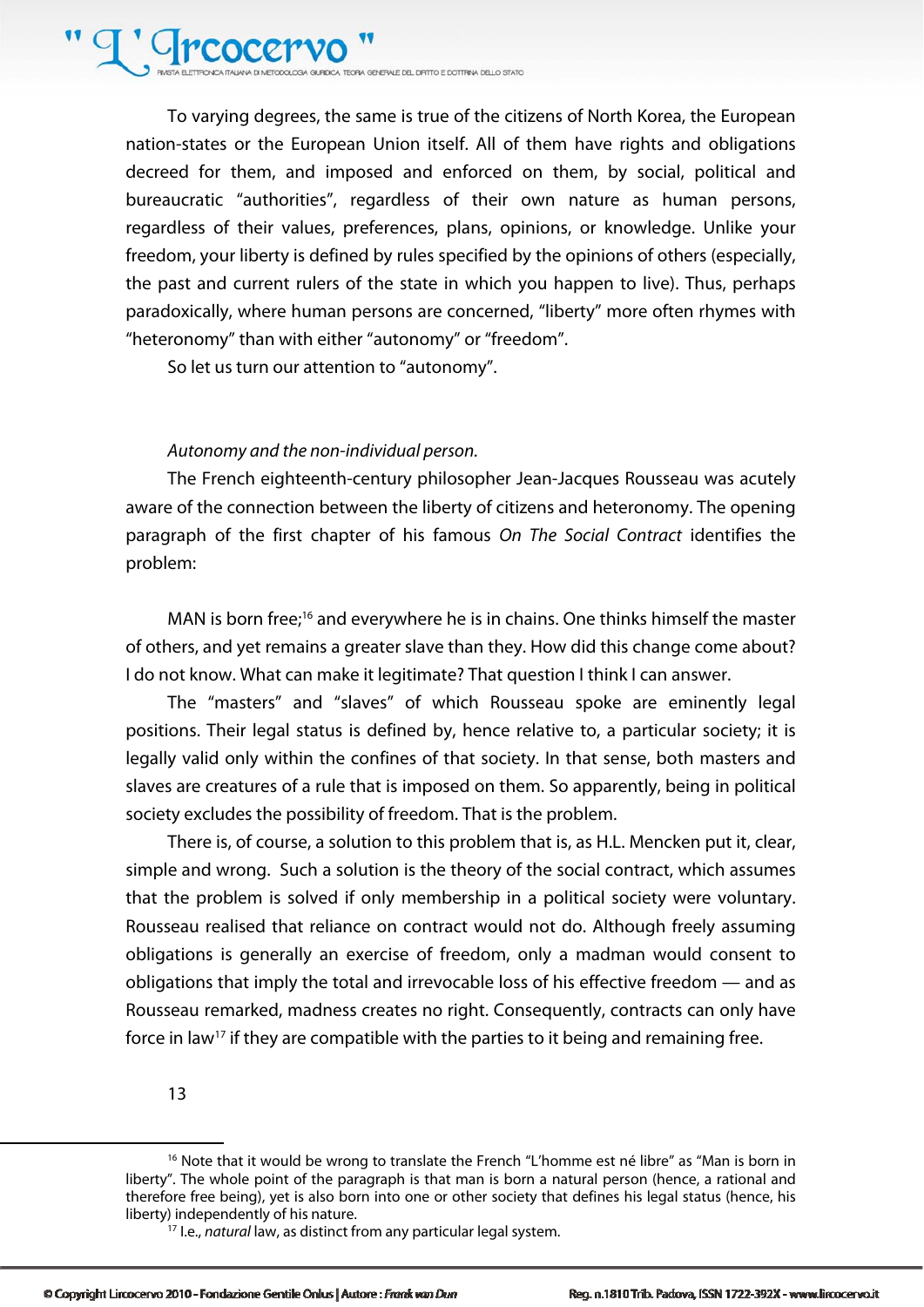

.<br>QLOGIA GIURDICA TEORIA GENERALE DEL DIRITTO E DOTTRINA DELLO STATO

However, this makes the problem even more perplexing, because being in political society requires renouncing all claims to freedom and accepting the authority of its legal system  $-$  even if one's entry into the society was voluntary.<sup>18</sup> In essence, Rousseau hit upon the problem of voluntary slavery (which had been dormant in Western political philosophy since the early days of the opposition against the rise of Grotian and Hobbesian contractual doctrines of political, originally royal, absolutism<sup>19</sup>). Commenting on the English Constitution, Rousseau wrote, "The people of England regards itself as free; but it is grossly mistaken; it is free only during the election of members of parliament. As soon as they are elected, slavery overtakes it, and it is nothing. The use it makes of the short moments of liberty it enjoys shows indeed that it deserves to lose them."20

#### **Autonomous citizens**

Rousseau's fame as a political thinker rests on his claim that he solved the problem of the legitimacy of voluntary slavery. Indeed, at least for a while, he thought that it was possible to *legitimise* the state, which, he realised, was at its theoretical best a system of contractual slavery and in practice just plain, unilaterally imposed slavery. The concept of autonomy figured prominently in his solution. He believed that the state could be legitimised if it were possible to come up with a legal formula according to which the citizen-slaves would be equal under a law they had imposed on themselves. That formula he called "the republic".

14

 $18$  As Rousseau (following Hobbes) remarked, it is the prerogative of the state to draw the line between the public and the private spheres. No right to a private life (i.e., to freedom) can be legally invoked against the state: "Each man alienates, I admit, by the social compact, only such part of his powers, goods and liberty as it is important for the community to control; but it must also be granted that the Sovereign is sole judge of what is important." Jean-Jacques Rousseau, The Social Contract, translated with an Introduction by G.D. H. Cole (London and Toronto: J.M. Dent and Sons, 1923). Book II, Chapter IV.

<sup>&</sup>lt;sup>19</sup> Think of sixteenth- and seventeenth-century writers such as Etienne de la Boétie and Richard Overton.<br><sup>20</sup> Jean-Jacques Rousseau, op.cit., Book III, *Chapter XV*. Of course, the people living in England (as

distinct from The People of England, which is an artificial, legal person) are not free even during parliamentary elections: they need legal permission or authorization to vote, and they can only vote for persons that are legally permitted to be candidates. Active and passive electoral rights are liberties not freedoms; artificial rights of artificial persons, not natural rights of natural persons.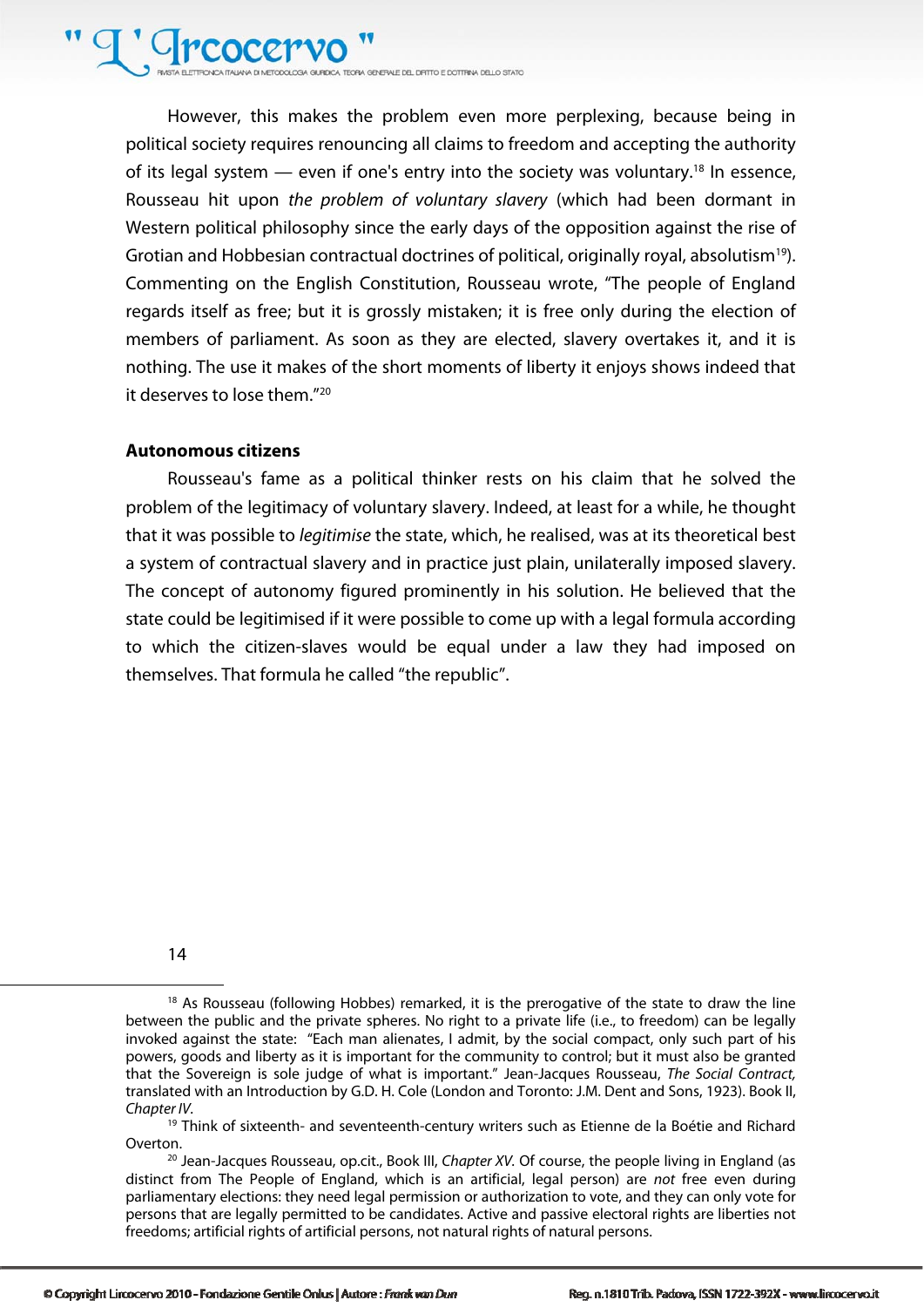<sup>T</sup> Greocery QUOGA GIURDICA TEORIA GENERALE DEL DIRITTO E DOTTRINA DELLO STATO

The crucial step in his solution was that human nature be transformed, or rather that a human being's natural personality be replaced with an artificial, conventional, "legal" personality<sup>21</sup> — citizenship. The effect of that transformation should be that the state, instead of being an association of natural persons, becomes a unity of artificial persons (citizens), all of them identical to the state, hence "equal" in their relation to the state. Thus, instead of a state being moved by the particular wills of particular people (which would be tyranny), the state is supposed to be moved by the general will of the state itself  $-$  i.e., by its constitution and statutes, with which all citizens identify, by definition. If the argument made sense, it would explain how a multitude of citizens can be "free and equal"  $-$  equal because no citizen has a right that is not also a right of every other citizen, and free (i.e., autonomous) because everyone of them agrees to every legal rule imposed on them by the state. In other words, the state would formally meet the requirements of justice. It would be an arrangement of freedom among likes — but the likes would not be natural human but artificial persons (citizens) of the same state.

The premise of Rousseau's argument was the observation, which had also been made by Plato, that political rule cannot be just or lawful among human beings. $22$ Hence, political rule can be made legitimate only if human nature were changed to suit the requirements of the state. Human beings must be transformed into citizens.

This transformation is usually considered the task of collective political education.

15

l

one of formal unity (all the citizens being guardians of the city under the supreme and unconditional leadership of the philosopher-king), not formal consensus among equal citizens. See my "Concepts of Order", in H. Bouillon & H. Kliemt (eds), Ordered Anarchy, Jasay and His Surroundings (Aldershot, Hampshire: Ashgate Publishing Limited, 2007), p.59-92

 $21$  As Rousseau put it, man must acquire a "moral", i.e., non-physical or non-natural, personality. "He who dares to undertake the making of a people's institutions ought to feel himself capable, so to speak, of changing human nature, of transforming each individual, who is by himself a complete and solitary whole, into part of a greater whole from which he in a manner receives his life and being; of altering man's constitution for the purpose of strengthening it; and of substituting a partial and moral existence for the physical and independent existence nature has conferred on us all. He must, in a word, take away from man his own resources and give him instead new ones alien to him, and incapable of being made use of without the help of other men. The more completely these natural resources are annihilated, the greater and the more lasting are those which he acquires, and the more stable and perfect the new institutions; so that if each citizen is nothing and can do nothing without the rest, and the resources acquired by the whole are equal or superior to the aggregate of the resources of all the individuals, it may be said that legislation is at the highest possible point of perfection." J.-J. Rousseau, op.cit., Book II, chapter 7, 22 Obviously, Plato was not concerned with the "autonomy of citizens". His political solution was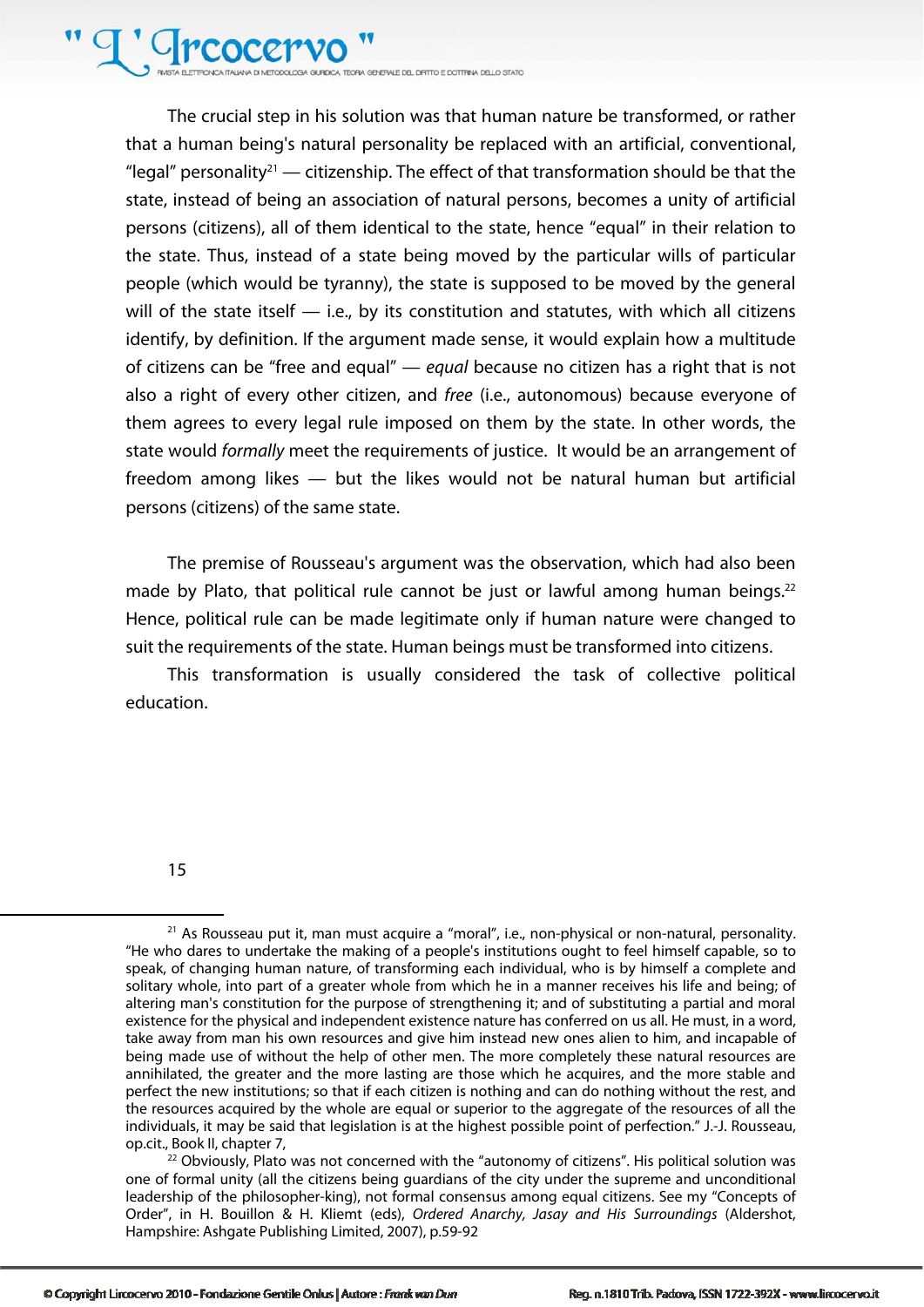### T' Greocery

A GURDICA TEORA GENERALE DEL DIRITTO E DOTTRINA DELLO STATO

Think of Plato's education of the guardians of a city; Aristotle's requirement that a city be composed of interrelated families sharing the same traditional culture, which they pass on to their children; Rousseau's education of the citizens of the state by its legislator<sup>23</sup>; and the modern welfare state's claim to be the highest, if not the only, educational authority. In each case, the aim is to transform natural human persons so that they fit as well as can be into the legally defined positions that make up the legal system of the state — the legitimisation of political rule is a matter of indoctrination and pervasive conditioning.<sup>24</sup>

A citizen is not oppressed by the state, because he is the state. The rules of the state do not oppress a citizen, because the obligation to obey those rules is part of the definition of "citizen". Of course, Rousseau's solution of the political problem applies only to such artificial persons. It leaves the fact of oppression of some natural persons by others intact. It is, after all, no more than a formula for legitimising such oppression.

This explains Rousseau's so-called paradox of freedom: it is right for the state "to force people to be free", i.e., to comply with the legal rules of the state. By such coercive action, the state forces people to rid themselves of their own, natural humanity, which is an obstacle to their artificial personality as citizens. The idea is that, to the extent that you remain a natural person, you will be inclined to resent and resist the duties and obligations imposed on you by the legal authority of the state — you will experience the state as an obstacle. So, to get rid of that experience, you need to forget that you are human and instead identify fully with the state itself — indeed, you should consider yourself the author of everything the state does. If you do so consider yourself, your life in the state will be autonomous; you will live under laws you have imposed on yourself. However, as the state is mostly other people, the tyrannical aspect of political rule will disappear only if you are confident that all your fellow citizens also identify with the state. Thus, the legitimacy of the state requires the collectivisation of a multitude of people, who should consider themselves creatures of the same collective, general will. That is why the legitimate state, as a collective of "autonomous citizens", is really a utopian concept, and why Rousseau himself eventually came to consider it a fanciful dream, an illusion.<sup>25</sup>

<sup>16</sup> 

 $23$  Rousseau's *législateur* is in many ways similar to Plato's philosopher-king, except that he is not a King and does not rule. In fact, he has no formal or legal position in the state. His role, though vital, is merely moral (educational). One may compare him to the public intellectuals, whose pronouncements on radio and television and in the other mass media define the so-called "public opinion" and inform the "enlightened opinion" propagated by teachers, columnists, editorialists and other second-hand dealers in ideas (F.A. Hayek's definition of intellectuals).

<sup>&</sup>lt;sup>24</sup> On the paradoxes of "conditioning", see C.S. Lewis's classic *The Abolition of Man* (London: Macmillan Publishing, 1944), especially chapter 3.

<sup>&</sup>lt;sup>25</sup> Letter to Mirabeau, 26 July, 1767, Rousseau, Correspondance complète, XXXIII, no. 5991. Plato, too, had argued that even an ideal "republic" would inevitably degenerate, as its contrived arrangement would erode under the constant pressure of human nature: changing human nature in a controlled way is an impossible task. Who would guard the guardians?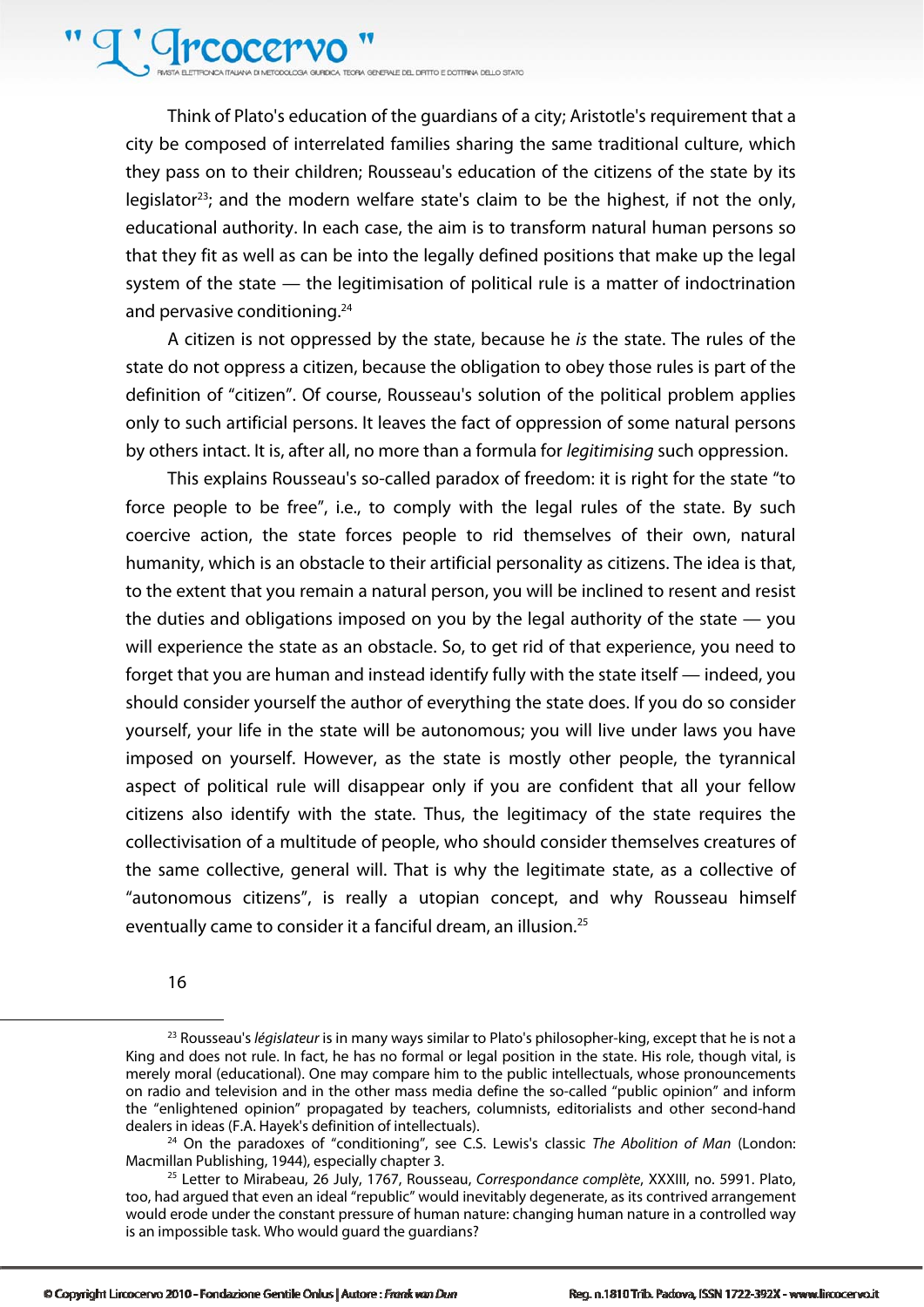#### **Autonomous man**

People with a leftist, "progressive", especially Marxist orientation, take this idea of autonomy-through-collectivisation of natural persons a giant step further.<sup>26</sup> They do not want identification with a particular state but with "humanity" as a whole, and beyond that, with Nature itself. This is the Marxist idea of man as "species being", and of every man as a "universal individual" (as opposed to a "particular individual").

Man will not be truly free, according Marx, unless he defines the conditions of his own existence. This ideal has also been referred to as the ideal of the autonomous or unconditioned life — a life with no strings attached. All your needs are provided for, while you can fulfil every desire or fancy that strikes you. As Marx famously put it, you can do what you want, while society takes care of general production.<sup>27</sup>

Note that we are not supposed to read this as "You can do what you want, while others take care of general production." That would be an old-order motto of privileged aristocrats living at the expense of their serfs. No, we have to understand it in a way that makes sense only if the distinction between oneself and others does not make sense — if all of us are, so to speak, the same, if we identify with society and ultimately with the human species as a whole. For if all men identify with the same thing, they all identify with each other. If that condition were realized, no man could have rights *against* any other, for exactly the same reason that a man cannot have rights against himself. Of course, the condition cannot be realized. In practice, communism and production are an odd couple. Instructed by his friend, the industrialist Friedrich Engels, Marx came to realize this. In an often-overlooked essay, "On Authority", they argued that, on entering a factory, one should abandon every hope of autonomy and submit to the rigours of the forces of production — even in a communist society. Considering, the wide range of social, economic and cultural phenomena covered by the label "forces of production", that leaves little room for autonomy.

17

<sup>&</sup>lt;sup>26</sup> Progressivism has its intellectual and ideological origins in the radical, revolutionary branch of eighteenth-century thought. In this context, 'revolutionary' must be understood in its literal sense: a revolution is not just a political rebellion; it is an act or series of acts that puts everything on its head. Thus, if one knows the conventional, commonsensical view of the world in the eighteenth century, one need only negate each component of it to discover the contents of revolutionary, progressive ideology. Property, family, religion, money, the division of labour, law, custom, the ethics of life, the Church, God — all of these were pillars of the established order that had to be wrecked if the revolution was to succeed, as all of them imply obligations that prevent a person from being "autonomous".

 $27$  "[I]n communist society, where nobody has one exclusive sphere of activity but each can become accomplished in any branch he wishes, society regulates the general production and thus makes it possible for me to do one thing today and another tomorrow, to hunt in the morning, fish in the afternoon, rear cattle in the evening, criticize after dinner, just as I have a mind…" (Quoted from R. Freedman, Marx on Economics (Harmondsworth, Middlesex: Pelican Books, orig. 1961, 1976), p.234.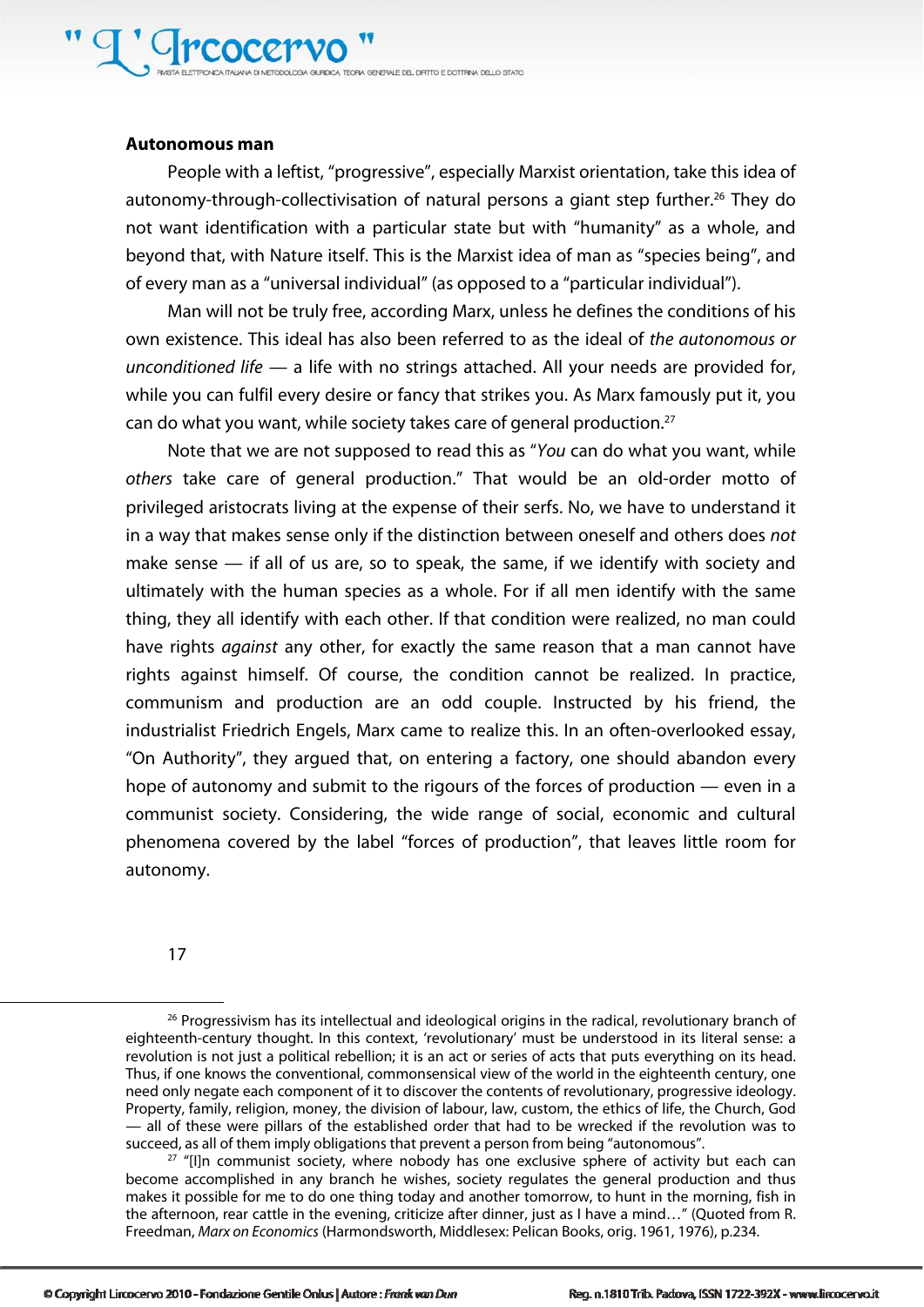# T' Greocery

**DICA TECRIA GRAFRALE DEL DIRITTO E DOTTRINA DELLO STATO** 

Perhaps the most familiar instantiation of this radical concept of autonomy is the modern doctrine of "human rights", which in effect states that everyone has right to all desirable things (property, freedom, voting rights, healthcare, education, culture, decent housing, paid holidays, tourism, and what not). However, as most of these are rights to scarce things, the practical implementation of the doctrine amounts to invasive political regulation and rationing of goods, subsidies and privileges to particular groups by Western-style democratic welfare states.

#### **The free person versus the autonomous person**

"Radical autonomy" may promise to make one the master of one's conditions of existence, but it does not deliver on that promise. Instead, it puts everybody in opposition to unfathomable abstractions like "society", "humanity" or "Nature". The paradoxes of this concept of autonomy should not surprise us. What else could we expect from an idea that turns on the identification of a physically well-defined natural individual with a non-physical, ill-defined collective whole – the identification of the finite and the infinite? Because the radical concept of personal autonomy is antithetical to there being a "given law" that binds a person regardless of his consent or agreement, one person's autonomy cannot be not limited by any other person's autonomy, or indeed, any other autonomous force (whether Society, Nature, the Cosmos, or God). Hence, personal autonomy, in this strong sense of the word, is conceptually possible only if every person is presumed to be identical with every other person, or even with everything else. Because that relation of identity does not and cannot exist among real persons, autonomy is a practical impossibility, a chimera. Radical personal autonomy collapses ultimately in antinomy.

Freedom, in contrast, is a real, actual property of every natural person. To respect one's own and every other person's freedom — to respect the natural law of persons — is, therefore, an implication of every person's rational obligation to respect and recognize the truth.

#### Conclusion

Although the words 'freedom', 'liberty' and 'autonomy' are often used interchangeably, we should not neglect the very real differences between the concepts of freedom, liberty and autonomy that I have tried to clarify in this lecture. Let me summarize the main differences in the following definitions.

Freedom is a natural property of human beings — the property that makes them persons as distinct from specimens of just another animal species. Within the domain of human persons, it is an objective universal, on a par with speech and the intellectual faculties. It defines the natural-law condition of freedom among likes.

18